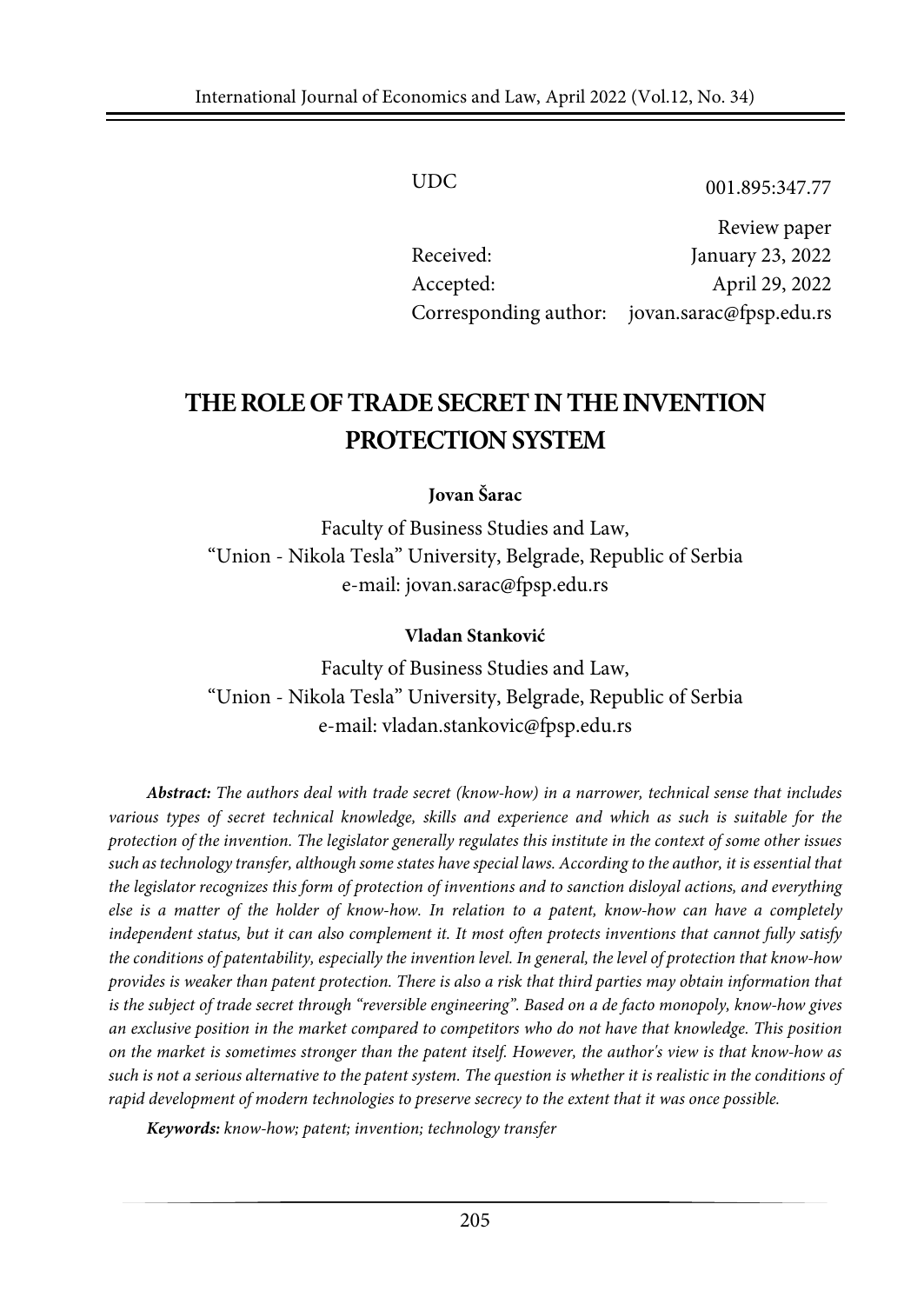# **INTRODUCTION**

From the early periods of human society, there were people such as: tribal elders, priests, sorcerers and healers, who had secret knowledge related to the treatment of humans and animals, some crafts, but also other needs of primitive cultures. Knowledge and skills were jealously guarded and passed down for generations within the same families. Certain persons and organizations within the church also had knowledge of this type, especially certain monasteries and monastic orders. This type of intellectual property of primitive peoples has often been the subject of exchange between different communities. Even today, not only in primitive cultures, there are cases when certain people have this knowledge and that it is passed on, most often within certain families. A special type of secret knowledge referred to military skills such as: preparation of gunpowder, production of explosive devices, various devices (such as catapults, Greek fire), etc. This was the privilege of rulers who had trusted persons who possessed this knowledge and who were engaged in this activity. Having in mind the above, although know-how was just recently officially recognized as an intellectual property right, we can freely say that it is the oldest form of intellectual property protection.

The term know-how itself has been taken from English language and has become common in other languages, without translation and transcription. In the business world, a trade secret, in the broadest sense, is any confidential information that is not readily available and that provides a company with a competitive advantage over other companies. For the purposes of this analysis, only trade secret in the narrower, technical sense is relevant, which includes various types of secret technical knowledge, skills and experience, which is most often referred to as know-how. Initially, know-how was used as a trade term, and gradually, with the development of case law, it became a common legal institute in the Anglo-Saxon states. With the development of international trade, this institute was practically taken over by all civilized countries. Interestingly, as early as 1916, the Committee for the Protection of Industrial Property of the International Chamber of Commerce concluded that: secret know-how is property that has economic value and must be legally protected (International Chamber of Commerce, 2014). In economic terms, know-how, like other intellectual property rights, is part of company's assets. Manufacturers and service providers, in order to gain a competitive advantage in the market, are forced to improve the production process daily and to improve the quality of their products and services. The result of these daily improvements are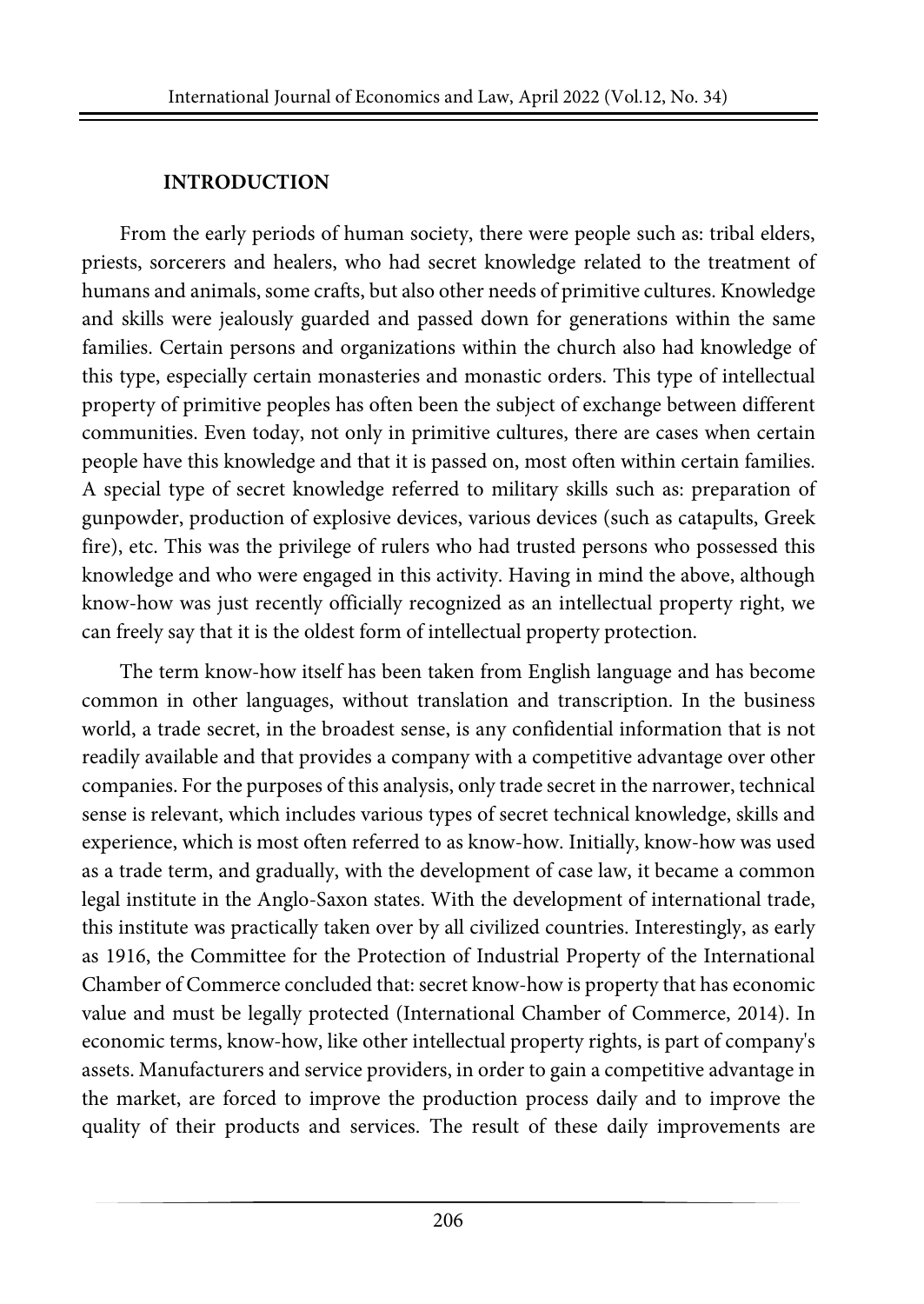sometimes inventions, and more often their small improvements, and skills and experience in the application of certain technologies.

Inventions as such are most often protected by a patent. Exceptionally, inventions in some fields of technology may be protected by other intellectual property rights, in particular by integrated circuit topography, useful model or plant variety rights. Regarding the possibility of legal protection of these intellectual achievements by a patent, two situations are possible: that it is an invention that their inventor does not want to protect with a patent or that it is a knowledge and experience that, most often due to lack of invention level, cannot be protected by a patent. The most common reason why an inventor does not accept patent protection is that he does not want his invention to be published. As a reminder, all patent applications are published eighteen months after the filing, and the know-how aims to preserve the invention as secret knowledge and to use it as such. The protection of inventions by trade secrets is not in itself in conflict with the patent system. This was confirmed by the US Supreme Court, which interpreted that the US Congress, by adopting patent laws, had the exclusive intention of offering inventors a limited monopoly in exchange for making their findings public, and not to put pressure on inventors to enter this exchange excluding any other alternative to protect their inventions (Kewanee Oil Co. v. Bicron, 1974). In many technical fields, the inventor may choose to keep his invention a trade secret or to protect it with a patent. Some manufacturers, especially small and medium enterprises, due to the high costs required to obtain patent protection, especially international, are not able to protect their products with a patent. In the past decade, it is evident that the producers of some products, such as e.g., mobile phones, some do not report their findings at all. These companies, given the slow patent recognition procedure, which can take several years depending on the field of technology, and the fact that their products quickly "go out of fashion", opted for alternative forms of protection, such as know-how. According to some estimates, especially in some areas of technology such as e.g., information technology, only a small part of the inventions is protected by a patent, while most are kept as secret knowledge or de facto monopoly of those who own and use it.According to Jorda:"more than 90% of all new technologies are protected by trade secrets, and over 80% of all technology license and transfer agreements cover knowhow, i.e., trade secrets or are mixed agreements related to patents and know-how." (Jorda, 2014). This carries a great risk because the right holder does not have the opportunity to demand protection against persons who come to the same technology through reversible technology, i.e., their own research. Therefore, inventors need to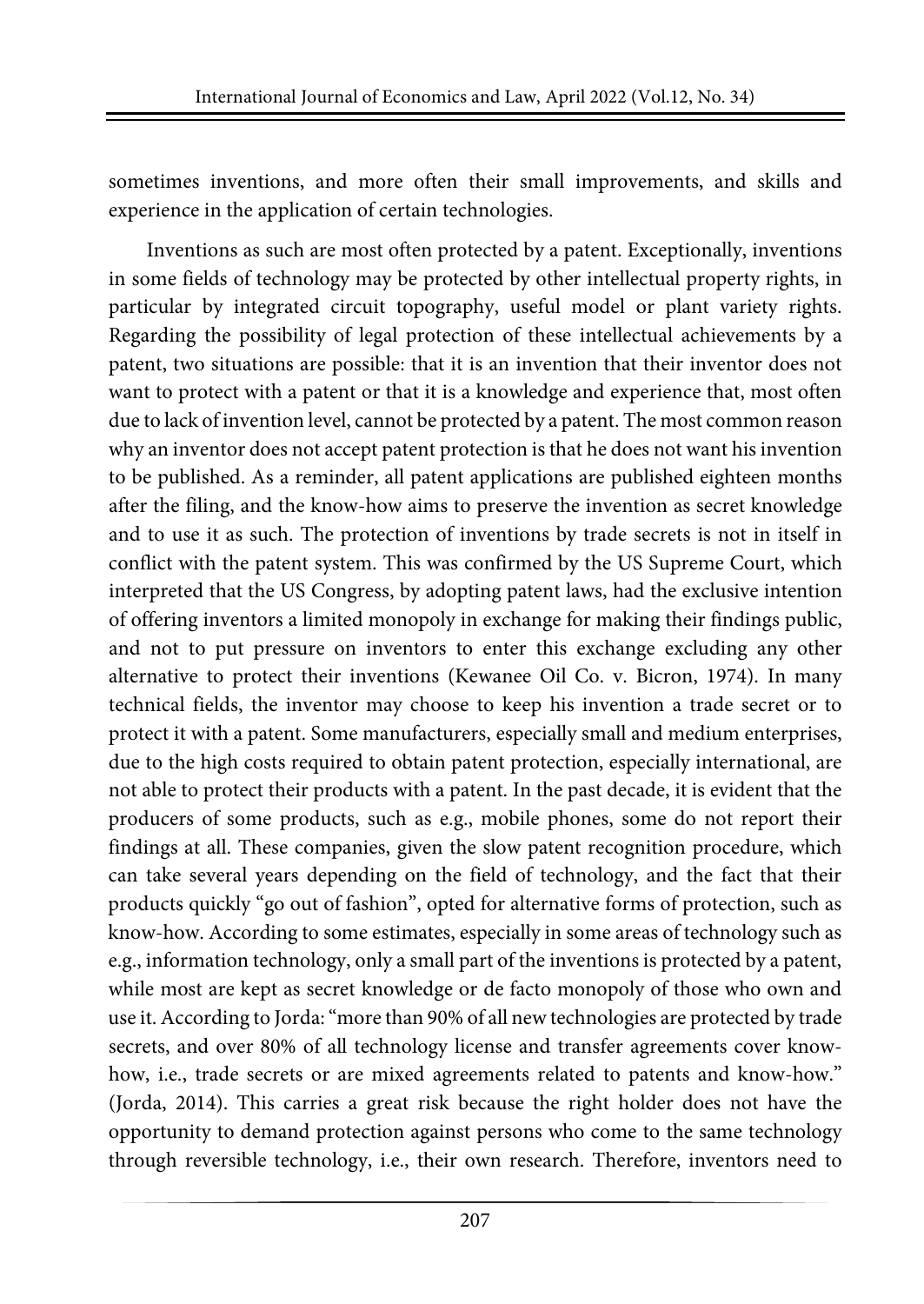think carefully about how to protect their invention. However, some technologies manage to preserve certain knowledge as a trade secret for a long period of time. A typical example is one of the components of the recipe forthe preparation of Coca-Cola, which has been stored for more than a century. In the same way, one of the newer technologies is preserved, the source code of Windows, as well as the source code of any computer program. However, in this case, a complete analogy is not possible because computer programs are usually protected as literary works in the sense of the Berne Convention for the Protection of Literary and Artistic Works, so a possible violation of the source code would be a violation of the author's work as such

# **1. DEFINITION OF A TRADE SECRET**

In theory, there is no consensus on the definition of know-how. According to Parivodic, the definitions went from the narrowest understanding that know-how belongs to the use of patents and is not independent of it, to modern definitions that include not only technical and practical knowledge and experience but also any commercial knowledge and experience that can be used while performing business. (Parivodic, 2003). The notion of know-how, despite many attempts at precise and exhaustive definition, remains controversial and undefined in theory for now. Most authors believe that trade secrets and know-how are synonymous, although there are other understandings. In our theory, the prevailing understanding is that only knowhow that includes knowledge and experience of a technical nature is considered knowhow in terms of industrial property rights (Markovic, 2018). There are also different understandings that start from a completely different classification of know-how and similar phenomena. According to the definition from a study by the World Intellectual Property Organization, know-how is part of a broader concept of a trade secret. According to this understanding, trade secret is a broad term and can refer to: product composition and design, production methods or know-how, production processes, market research results, consumer profiles, lists of suppliers and customers, price lists, financial data, business plans, business strategies, promotional strategies, marketing plans, sales plans and methods, distribution methods, design, drawings, architectural plans, technical plans and drawings, maps, etc. (WIPO, 2006).

The comprehensive definition of know-how in the technical sense is given by the Uniform Law on Trade Secrets of the USA, which was adopted by most American states.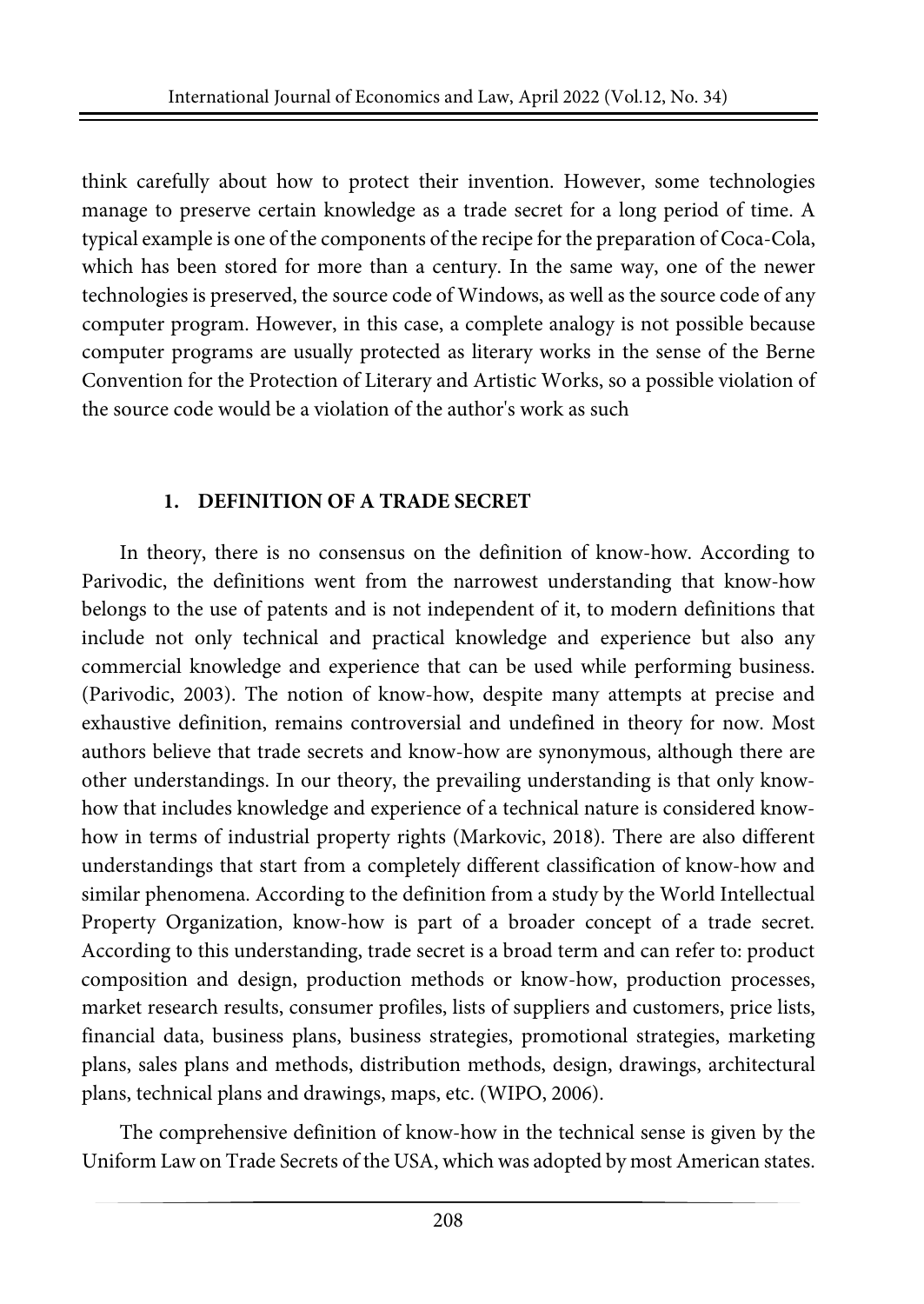Under this law, know-how is information, including formula, pattern, compilation, program, device, method, technique, or process, that creates independent actual or potential economic value from what is not generally known, or not easily determined by permitted means by other persons who may derive economic benefit from its disclosure and who have made reasonable efforts under the circumstances of the case to keep it secret (US Uniform Trade Secrets Act, 1985). According to the Law on Protection of Trade Secrets of the Republic of Republic of Serbia, trade secrets are considered to be secret because they are not, in whole or when it comes to their structure and the sum of all of its components, generally known or easily accessible to persons who normally come into contact with this type of information in the course of their activities; which have commercial value because they constitute a secret and when the person lawfully controlling them has taken reasonable steps under the circumstances to preserve their secrecy. (Law on the Protection of Trade Secrets, 2021) It follows from the above definition that our legislator opted for the broader concept of trade secrets and does not distinguish between know-how that includes knowledge and experience of a technical nature from other types of trade secrets. However, this definition is also applicable to trade secrets as knowledge and experience of a technical nature.

#### **2. CONDITIONS FOR THE PROTECTION OF A TRADE SECRET**

Traditionally, know-how is, as a rule, only partially regulated, by regulations governing technology transfer and unfair competition. Today, under the influence of TRIPS, many countries pass special laws regulating trade secrets. Legally speaking, know-how is a de facto market monopoly that produces certain legal consequences and enjoys legal protection under certain conditions. Given that a trade secret may contain the invention and other technical information regarding the conditions of protection to a certain extent, an analogy with the protection of the invention by a patent is possible. However, the conditions for the protection of an invention by a trade secret are "milder" than the conditions for the protection of an invention by a patent. The key condition for the existence of this right is secrecy. Know-how actually exists as long as there is secrecy. According to most theorists, second element that is necessary for the existence of know-how is its transferability in terms of the possibility of its transfer to other persons, most often by a technology transfer agreement. The third element required by some theorists is the technical nature of know-how. As is well known, the main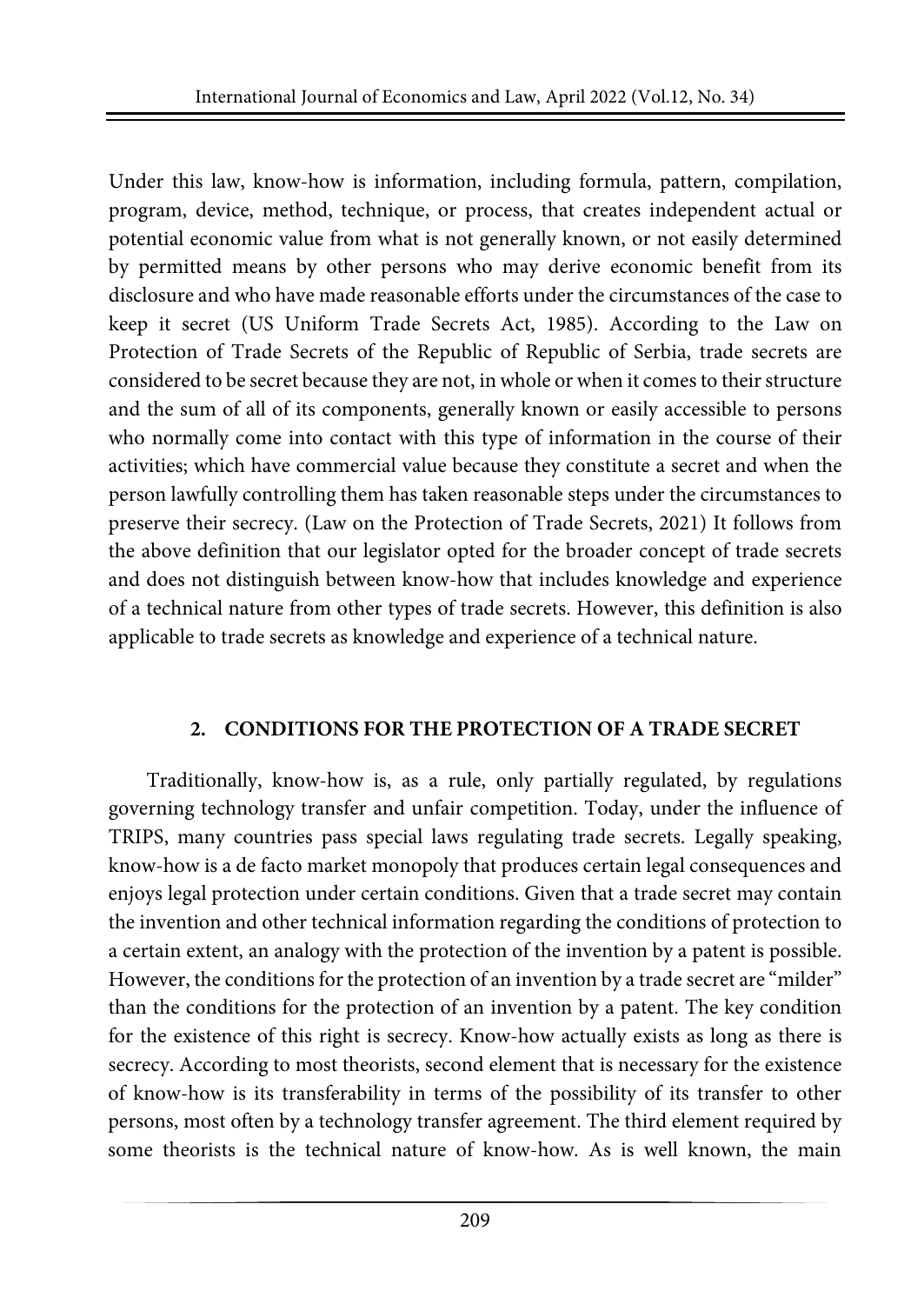condition for the protection of a patent invention is novelty. When it comes to trade secrets in terms of novelty, the prevailing opinion is that this element is covered by the concept of secrecy. By its nature, know-how is no secret to a wider circle of people who have this information based on employment contracts, company capital ownership and management functions. Therefore, in order to protect, it is most common practice to conclude a non-disclosure agreement with these persons. All these persons, as well as all other persons who obtain the know-how in a lawful manner, have an obligation to keep this information. In case of violation of the right to keep the information in their possession, contractual liability applies to these persons.

It should be emphasized that the subject of protection of know-how, as with other intellectual property rights, is an intangible good, in this case an invention, which should be distinguished from its fixation on a material carrier. Mentioning the content of know-how in the text of the license agreement is rarely practiced, because it would unnecessarily burden the text of the agreement, so as a rule, know-how is submitted as a separate document. A special document most often is represented as: business manuals, projects, models, and technical documentation on paper, which are increasingly fixed on modern text media, sound and images, such as DVD, CD and USB, etc., and which after conclusion of the contract is handed over to the acquirer. Measures to protect trade secrets in each case are determined in accordance with the risk assessment of illegal disclosure, acquisition and use of information that is a trade secret. The protection of trade secrets lasts as long as the information that represents that secret is kept confidential.

# **3. CIVIL LAW PROTECTION**

There are three types of protection of know-how: criminal law, civil law protection and protection under unfair competition regulations. It is up to the holder of the right, and the specific circumstances for which the form of protection will be determined, although cumulative protection is also possible. Criminal protection should be something that is by its nature an exception and limited only to organized crime, because, as emphasized in TRIPS, intellectual property rights are by their nature private rights (Sarac, 2015). On this occasion, we will give a brief overview of protection according to the regulations on unfair competition and civil protection. According to the Law on Trade, the act of unfair competition, among other things, includes the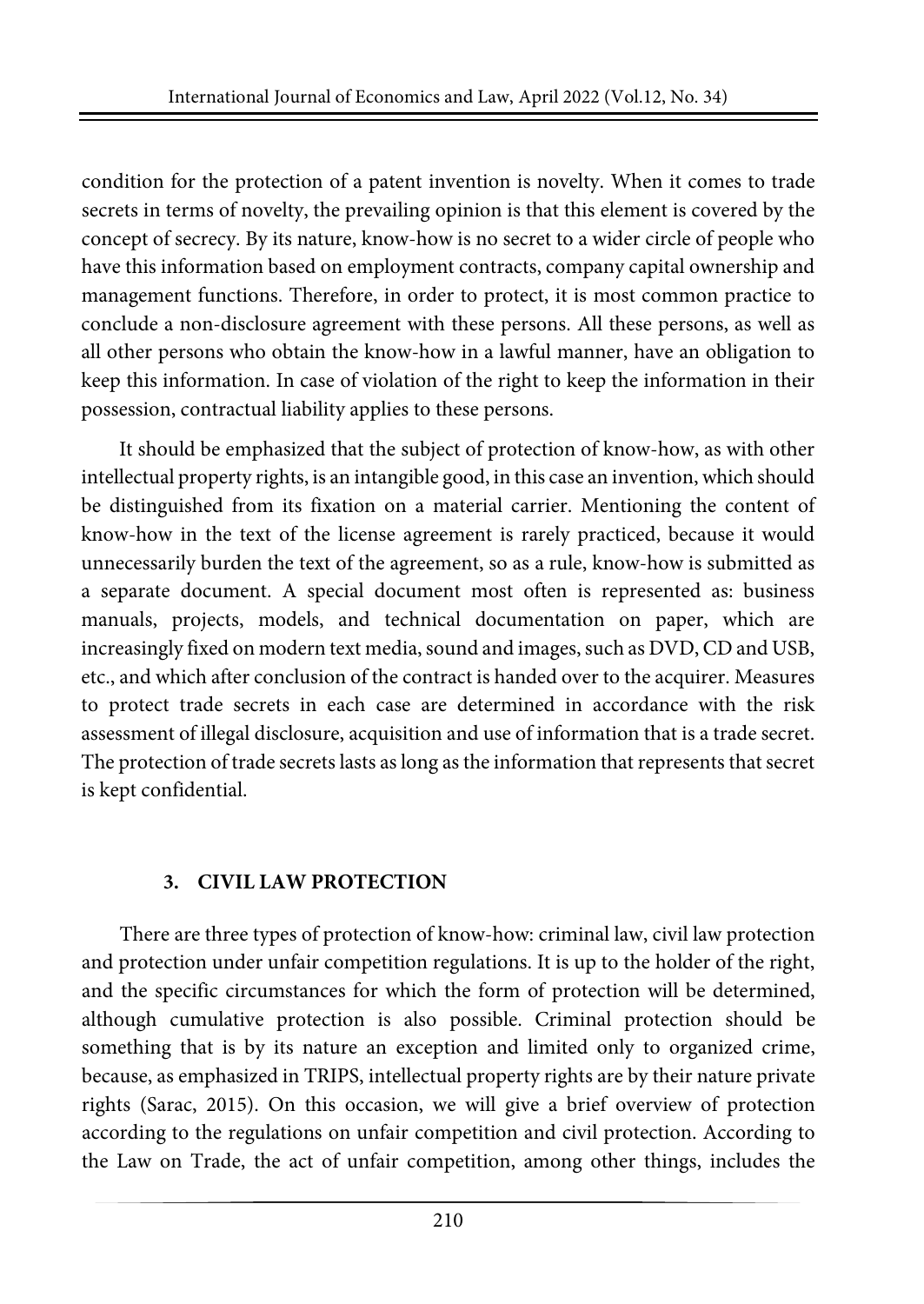acquisition, use and disclosure of trade secrets without the consent of its owner in order to aggravate its position on the market (Law on Trade 2019). Violation of good business practices means all actions taken in order to obstruct free competition in the market, which causes or may cause damage to a competitor or other natural or legal person, and in particular:

- breach of contractual provisions on professional secrecy;
- abuse of business trust;
- industrial or commercial espionage, fraud, and such.

Civil law protection of a trade secret is regulated in detail by the Law on Protection of Trade Secrets. In the event of a breach of a trade secret, the holder of the trade secret may file a lawsuit to request the following: determination of the breach; cessation of the violation, prohibition of the use or disclosure of trade secret; prohibition of production and placing on the market, import and export of infringing goods, withdrawal or destruction of infringing goods, destruction in whole or in part of documents containing trade secrets. Against a person who has violated a trade secret, the holder or licensee may file a lawsuit to claim damages according to the general rules on damages (Law on Protection of Trade Secrets, 2021). Having in mind that these are economic disputes, the plaintiff can also request the public announcement of the verdict. Trade secrets are also regulated by the Law on Obligations. It is envisaged that the agent is obliged to keep the trade secret of his client, which he learned about, in connection with confidential work during the contract and after its termination. It is also possible to apply the provisions of the Law on Obligations, which refers to tortious liability for unauthorized disclosure and abuse of trade secrets. The Labor Law stipulates that one of the reasons for termination of employment is the disclosure of trade, official or other secrets determined by law, collective agreement or general act.

# **4. INTERNATIONAL TREATIES AND REGULATIONS OF THE EUROPEAN UNION**

Several initiatives related to the legal protection of know-how have emerged within the International Association for the Protection of Intellectual Property (AIPPI). The Melbourne Resolution of 1974 provided a definition of know-how, as well as the basic principles of legal protection, with a proposal to add appropriate provisions to the Paris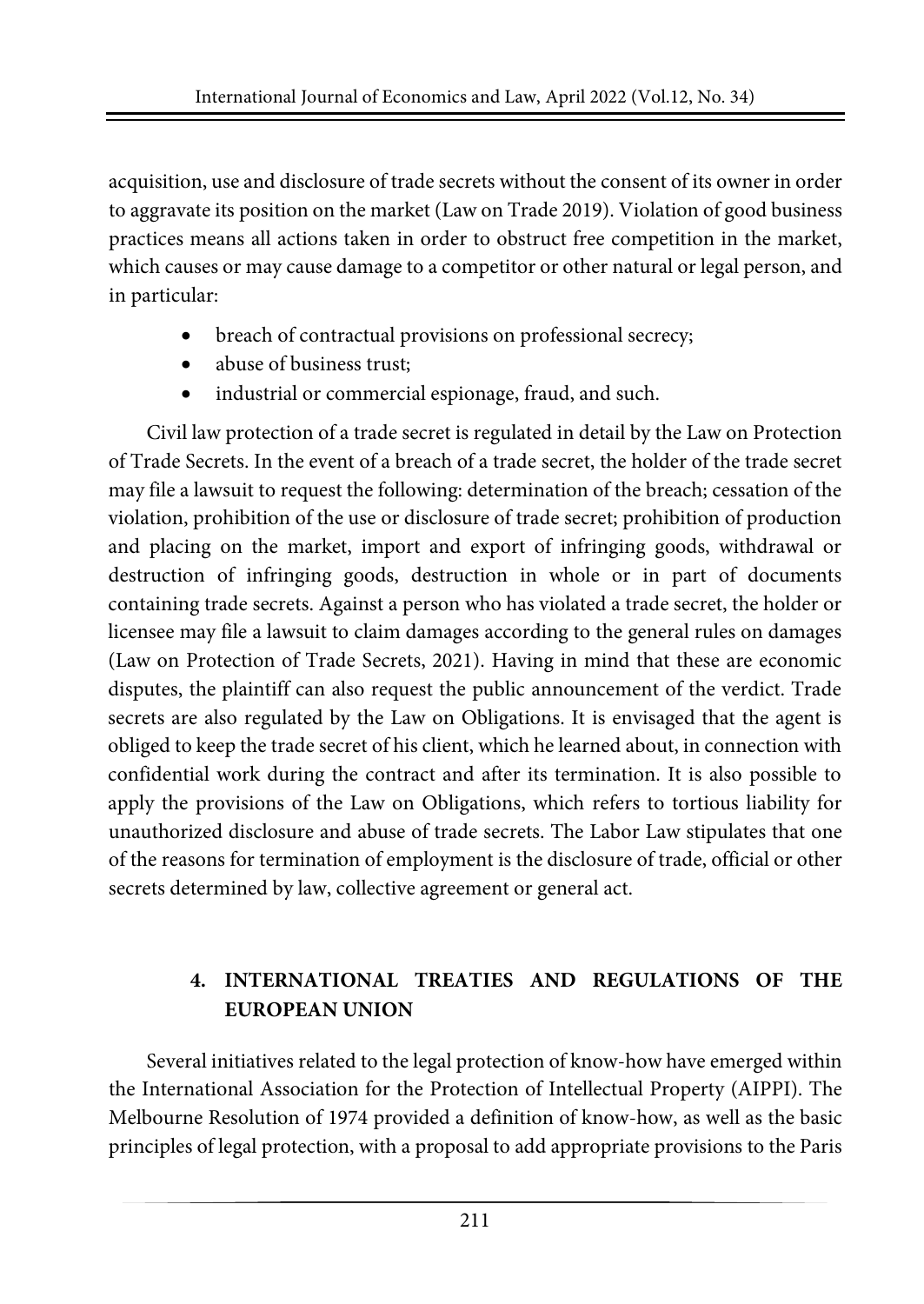Convention for the Protection of Industrial Property, and the Copenhagen Resolution of 1994 provided that confidential commercial and industrial information should be protected as a trade secret. This resolution also stipulates that any breach of professional secrecy should constitute an act of unfair competition, in particular: industrial and commercial espionage; use or disclosure of a trade secret obtained in an unauthorized manner from the owner; unauthorized use or disclosure of a trade secret by a person to whom the owner has entrusted a trade secret; unauthorized use or disclosure of a trade secret without the consent of the owner received from the person entrusted to it or which occurred in an unauthorized manner, if the user knew or should have been aware of this fact (AIPPI Resolution, 1994). The resolutions adopted by this association have had a great impact on many international documents, including TRIPS.

The first legally binding international agreement which stipulates the obligation to protect undisclosed information, and which corresponds in terms of content to knowhow, is the Agreement on Trade-Related Aspects of Intellectual Property Rights (TRIPS), which is an annex to the Agreement establishing the World Trade Organization. Article 39 (2) of TRIPS provides that natural and legal persons shall be able to: prevent information lawfully under their control from being disclosed, acquired, or used by others without their consent in a manner contrary to fair trade practices with the condition that such information is secret, in the sense that it is not generally known within the circle of persons who normally operate with that type of information; that it has commercial value as a secret and that the person legally controlling it has taken reasonable steps under specific conditions to keep the information secret (TRIPS 1995). All member states have an obligation to harmonize their legislation with the provisions of TRIPS, otherwise they risk a launch of an effective system of sanctions against them within the World Trade Organization.

In the European Union, know-how is regulated within the framework of regulations governing technology transfer, namely EC Regulation No. 772/2004 on the application of Article 81 (3) of the Treaty to certain categories of technology transfer agreements dated April 27, 2004. This directive governs the know-how for the needs of agreements law, namely technology transfer agreements. Although this seems rather confusing at first glance, the European legislator adheres to the traditional definition of know-how as it was built by legal science. According to Article 1 of this Regulation, "know-how" means a body of unpatented technical information that is the result of experience and testing and that is secret, significant and identified. With regard to the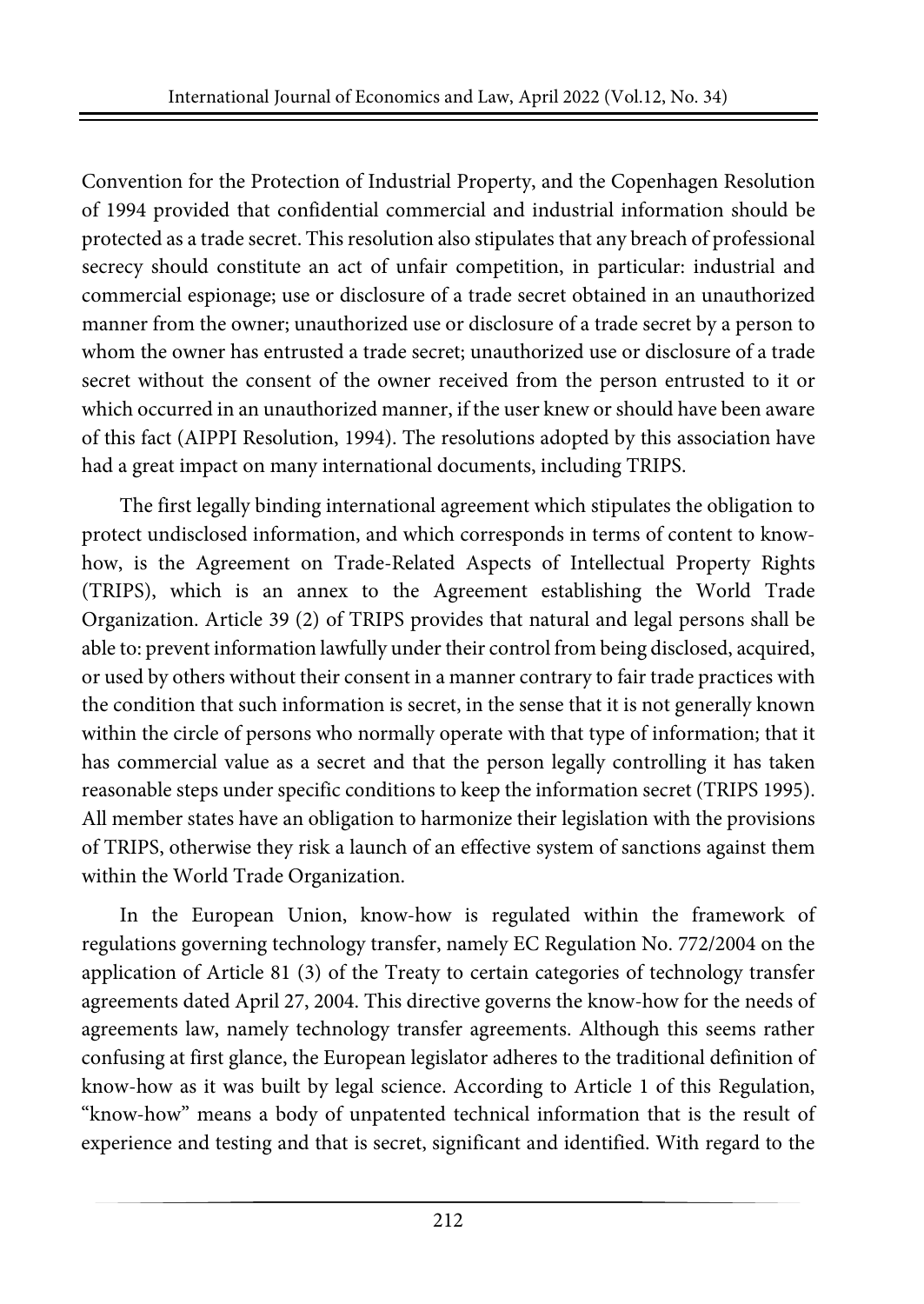definition of "secrecy", given that it is debatable whether absolute secrecy exists at all, the European legislator has accepted the concept of relative secrecy, so it is sufficient that the information in question is not generally known, easily accessible and cannot be obtained outside the licensor's business. This information is considered "relevant" if it is useful for the production of certain products. With regard to the third condition, it is envisaged that the practical information is described in a sufficiently comprehensible manner to verify that the conditions of secrecy and relevance are met. According to the directive, a pure know-how agreement is the licensing of unpatented technical information, which are descriptions of production processes, recipes, formulas, threedimensional and two-dimensional design, in order to encourage the dissemination of technical knowledge, to encourage the production of technically sophisticated products. (Commission Regulation on the application of Article 85 (3) of the Treaty to certain categories of technology transfer agreements, 2004).

# **5. TRADING SECRET AND INVENTION**

The know-how is as such, suitable for the protection of the invention. It most often protects inventions that cannot fully satisfy the conditions of patentability, especially the inventive level. In principle, know-how issuitable forthe protection of all inventions in all fields of technology. Know-how as well as patent provides a monopoly position in the market. Having in mind the development of modern technologists, this form of protection of inventions is the most suitable for process inventions, although its application for protection of product inventions is not excluded. In relation to the patent, it has certain advantages. First of all, the protection of know-how is not limited in time, no formalities are required in terms of submitting an application for entry in the appropriate registers and the protection is completely free. Know-how also has certain shortcomings in relation to the patent. First of all, the level of protection that know-how provides is, in general, weaker than patent protection. There is also a danger that third parties will obtain trade secrets through "reversible engineering". Namely, the know-how does not provide exclusive rights in relation to third parties who came to the same invention through independent work. According to some research, information on new products and processes is made available to competitors within an average of one year. Moreover, there is a danger that these individuals will protect the technology in question with a patent. Therefore, it would be useful for companies that opt for this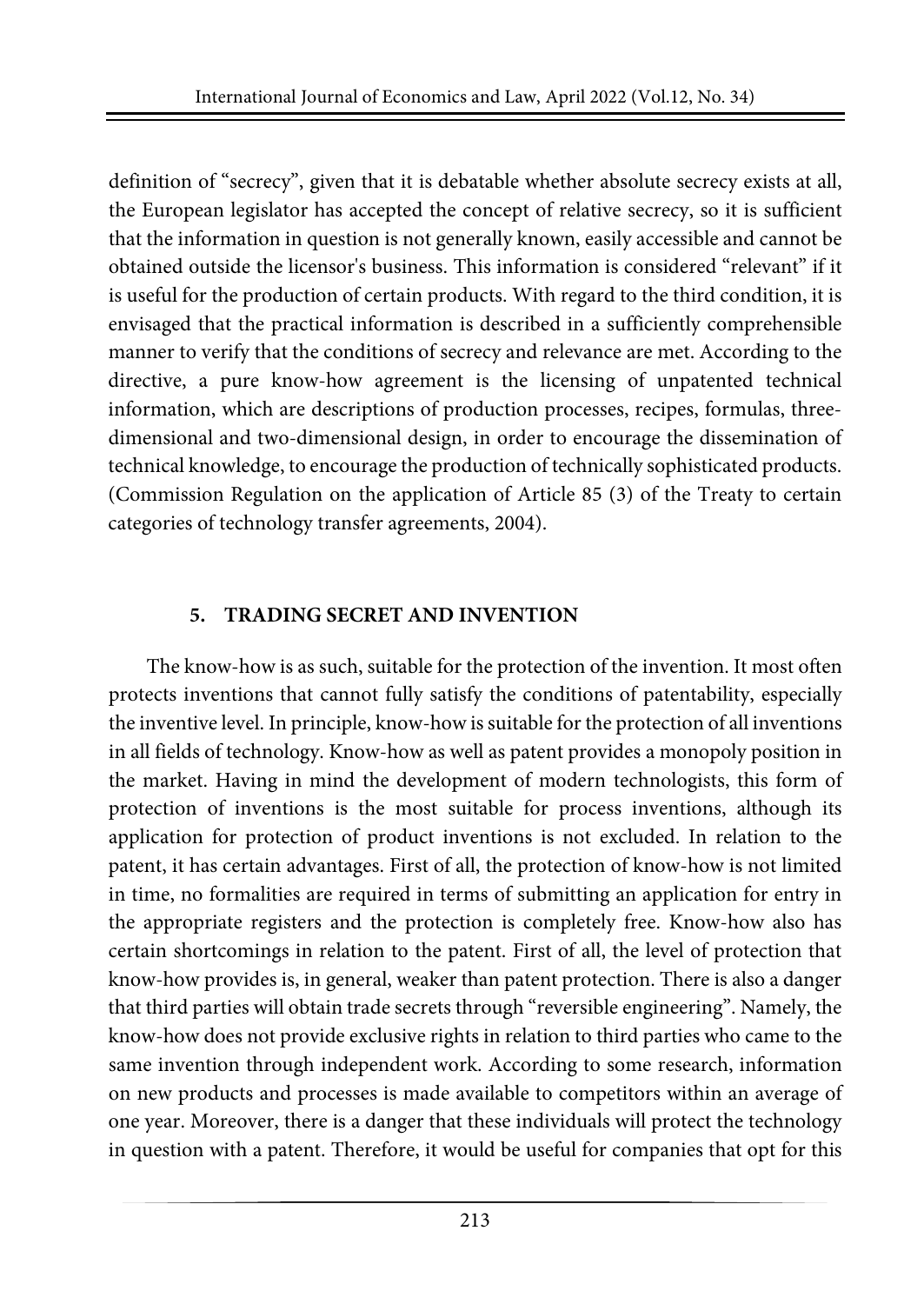protection system to adopt an appropriate documentregulating the protection of a trade secret, to limit the number of persons who have access to this information, as well as to conclude appropriate custody agreements regarding the keeping of a trade secret with employees and business partners.

It is known in business circles that the one who developed a certain idea and who first appeared on the market with a certain product has a competitive advantage over others. In order to preserve this advantage, one sometimes does not need patent protection. Persons who acquire patent rights, know-how and other transferring rights under technology transfer agreements also gain a competitive advantage. However, it is impossible for everyone to develop all the technologies and companies must cooperate. Knowledge transfer is a key to developing competitive advantage, and companies are increasingly dependent on partnerships with external partners (Milagres, Burcharth 2018). Therefore, many companies use different systems of cross-licensing patents and know-how in a way that both appear as both a transferor and an acquirer of technologies. This often leads to antitrust violations (OECD, 19). In relation to a patent, know-how can have a completely independent status, and can complement it. Although the inventor is in principle obliged to describe the invention in the application in a sufficiently clear manner that the average skilled person can perform it, know-how often appears as a supplement to the invention without which knowledge the economic exploitation of the invention is not possible. Companies that have organized access to the intellectual property protection system break down new technologies into inventions that are protected by patents and supporting technical knowledge that they keep as know-how. Practice has shown that in some technical fields, especially in the chemical industry, a patent license without the transfer of associated technical knowledge is often not sufficient for the commercial use of patented technology (Damnjanovic 2011). The use of this technology often requires the services of experts, the use of adequate laboratories, product control and such. Therefore, the whole package of rights is most often transferred by the Technology Transfer Agreement, namely patent and know-how, but also some other rights such as trademarks, industrial designs and copyrights. In situations where it is not possible to use a patent without supporting knowledge, know-how can multiply the value of the patent license agreement itself. Due to the great economic value of know-how, some authors view the patent as a younger right that gives only additional protection to technical and trade secrets. Therefore, powerful multinational companies protect their most important technological achievements with a patent. However, they are practically inapplicable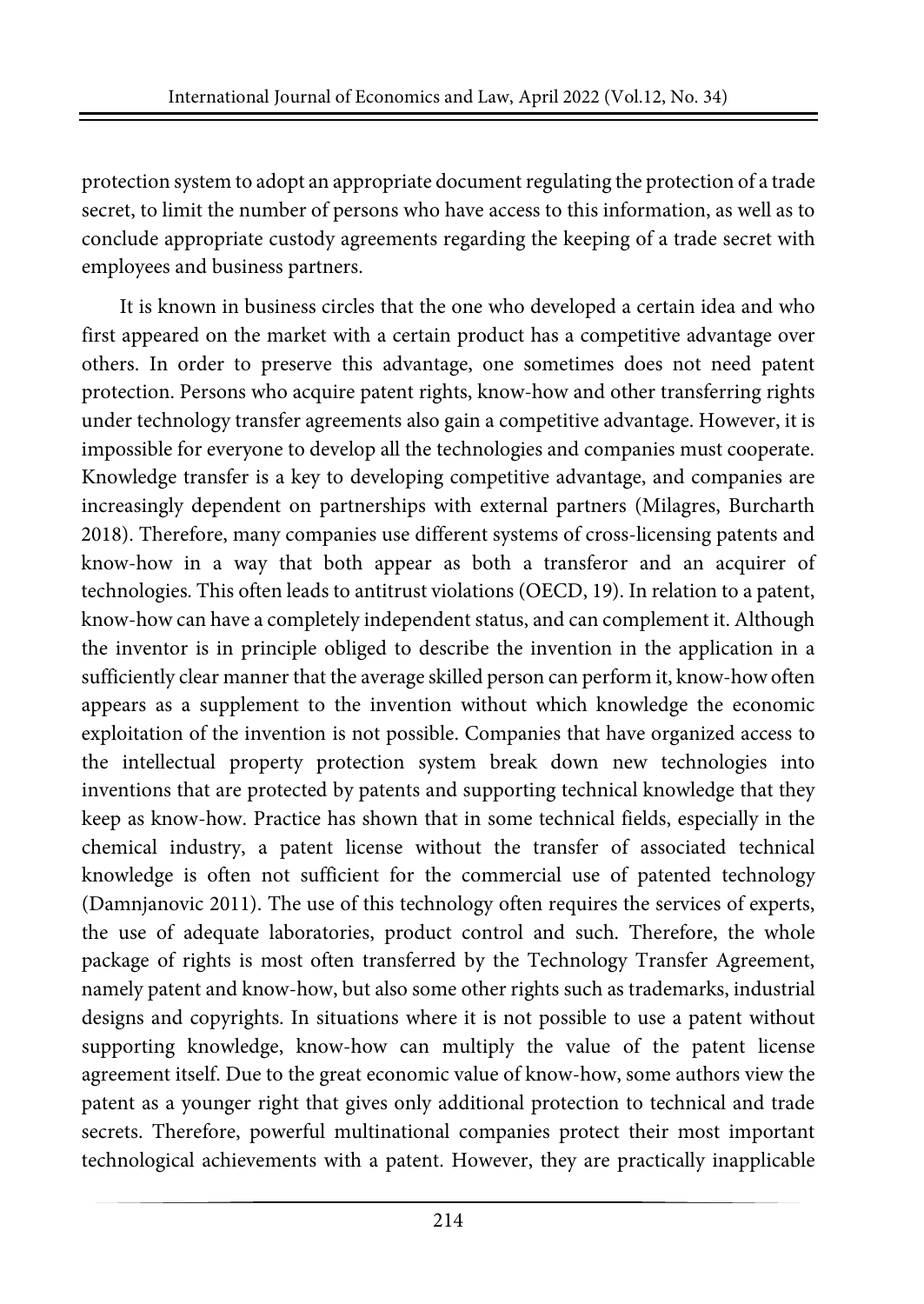without the additional knowledge and experience contained in the know-how. When transferring technologies, they sell this package in its entirety. Interestingly, many technology transfer agreements contain restrictive clauses in the sense that ownership of all subsequent patent and know-how improvements belongs to the transferor.

### **CONCLUSION**

Know-how is by its nature a de facto monopoly on the market that produces certain legal consequences and enjoys legal protection under certain conditions. Although there are different definitions, only know-how that encompasses knowledge and experience of a technical nature is considered know-how in terms of industrial property rights. In most countries know-how is regulated only in part, by the way, within the framework of laws that regulate some other issues, primarily technology transfer and trade. However, some countries, including the Republic of Republic of Serbia, have regulated the issue of legal protection of trade secrets by a special law. In theory, and not without reason, there is an opinion that a detailed codification of this area as a whole would mean a negation of what know-how actually is. It is essential that the legislator recognizes this form of protection of inventions and to sanction disloyal actions, and everything else is a matter for the holder of know-how. Unlike a patent, know-how is not an exclusive right, and it does not give its holder any legal monopoly. However, bearing in mind that it gives a monopoly position, it resembles a patent and other exclusive intellectual property rights. Based on a de facto monopoly, i.e., the actual possession of certain knowledge, know-how gives an exclusive position in the market in relation to competitors who do not have that knowledge. This de facto monopoly can often, however, be stronger than a legal monopoly. That is why it is actually a factual law whose exclusive character derives from its position on the market, and not from the monopoly provided by the state. Therefore, a trade secret cannot be considered an intellectual property right in the classical sense. Nevertheless, trade secrets are traditionally studied within the framework of intellectual property rights. Due to the same subject of protection, its connection with the patent is so strong that in terms of some technologies it is difficult to determine what is protected by a patent and what is a trade secret. In times of crisis in the patent system, know-how is often seen as the intellectual property right to which the future belongs. The question is whether it is at all possible, in the conditions of rapid development of digital technologies and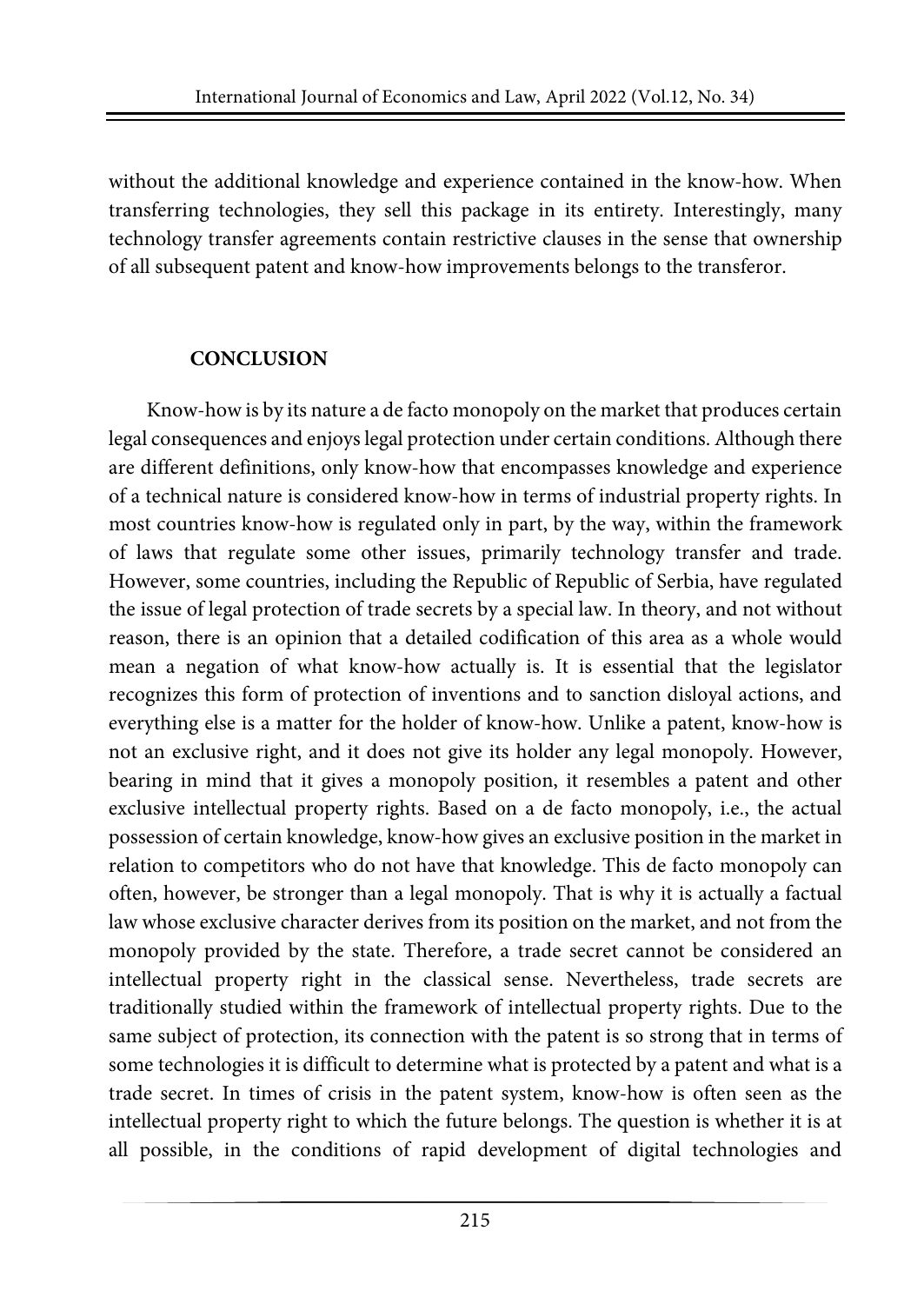nanotechnologies, to preserve secrecy to the extent that it was once possible. Take the example of inventions in the field of pharmacy. The question is, is it possible for this type of invention to be kept as secret knowledge at a time when the human genome has been deciphered. Nowadays, it has almost become a routine matter to determine the structure of a certain chemical substance or composition. Disclosure of secret knowledge according to this methodology does not constitute a violation of rights. Unlike a patent, know-how does not provide protection in relation to reversible technology, i.e., the one who later came up with the invention through independent work. The development of these technologies is becoming a challenge to know-how to a greater extent than the development of digital technologies is a challenge to copyright. In this context, the question arises, whether know-how is a thing of the past or an intellectual property right to which the future belongs. A common place in the science of patent law is that the system of patent protection is irreplaceable. Faced with such challenges in the upcoming decades, trade secrets will have to be radically redefined..

# **REFERENCES:**

- 1. AIPPI: Resolution Q115, 1994
- 2. Damnjanovic K. (2011), Intellectual Property Rights and Competition Law of the European Union, Beograd: Faculty of Law, Union University
- 3. EC, Commission Regulation No. 772/2004 of 37 April 2004 on the application of Article 85 (3) of the Treaty to certain categories of technology transfer agreements, 2004
- 4. Jorda C. (2018), Globalization of Research and Development, Concord:Franklin Pierce Center
- 5. Law on Protection of Trade Secrets ("Official Gazette of RS", No. 53/2021)
- 6. Law on Trade ("Official Gazette of RS", No. 52/2019)
- 7. Markovic S., (2018) Intellectual Property Law and Information Society, Beograd: Official Gazette.
- 8. Milagres R., Burcharth A., (2018) Knowledge transfer in interorganizational partnerships: what do we know? ", Business Process Management Journal, 2018
- 9. OECD, Licensing of IP Rights and Competition Law, DAF / COMP (2019) 3, 2019
- 10. Parivodic M. (2003), International Franchising Law, Belgrade: Official Gazette